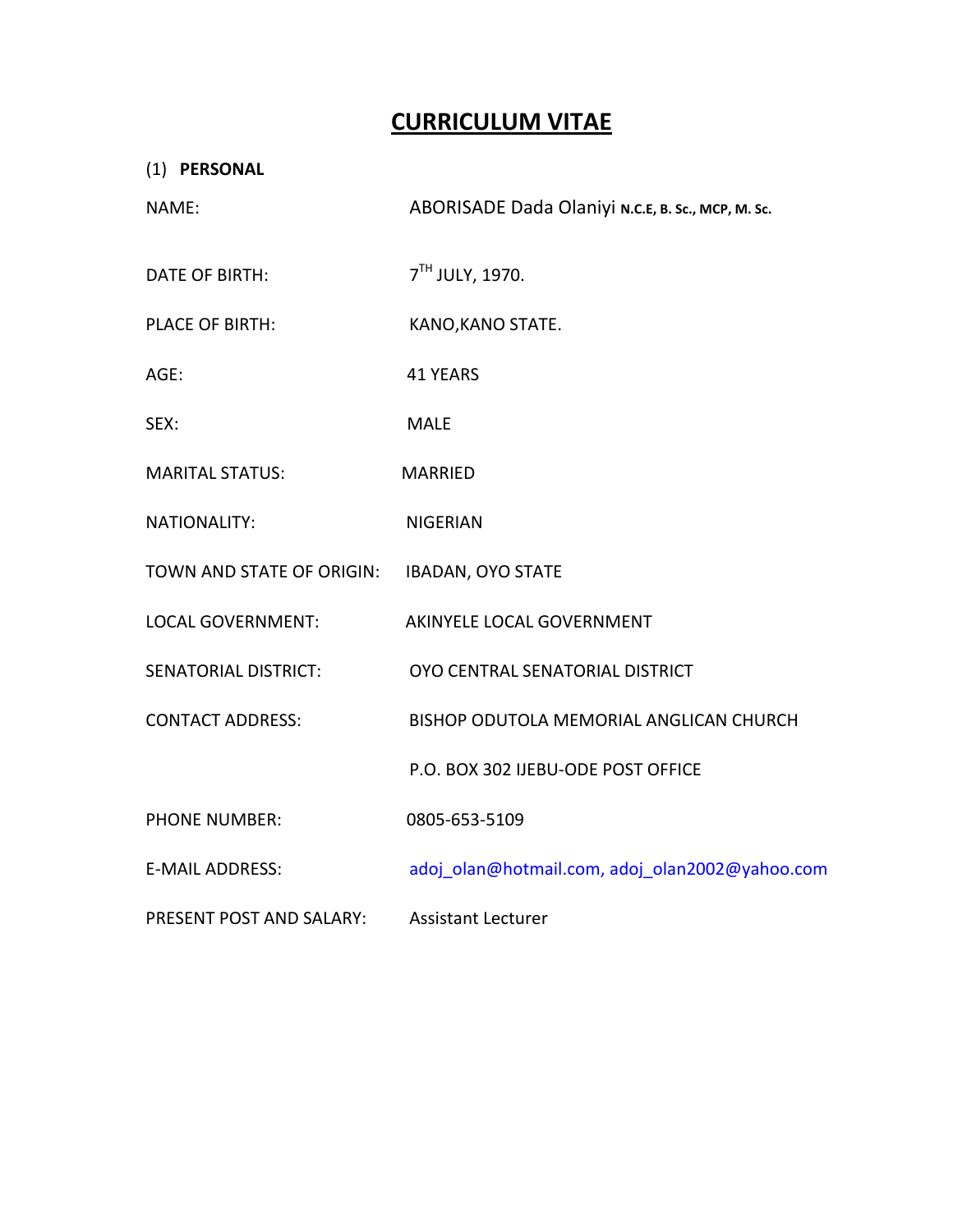#### (2) **EDUCATIONAL BACKGROUND**

#### **EDUCATIONAL INSTITUTIONS ATTENDED**

| 1. University of Agriculture, Abeokuta (UNAAB)         | 2010-     |
|--------------------------------------------------------|-----------|
| 2. Microsoft Professional I.T Academy                  | 2008      |
| 3. University of Ibadan, Ibadan, Oyo State (U.I)       | 2004-2007 |
| 4. Financial Manpower Training Centre, Lagos (FMTC)    | 2004      |
| 5. University of Agriculture, Abeokuta (UNAAB)         | 1996-2000 |
| 6. St. Andrew's College of Education, Oyo, Oyo State   | 1991-1995 |
| 7. Monatan High School, Iwo Road, Ibadan, Oyo State    | 1983-1988 |
| 8. St. Peter's Anglican Primary School, Aremo, Ibadan. | 1977-1982 |

#### **ACADEMIC AND PROFESSIONAL QUALIFICATIONS**

- 1. Msc/Ph.D Computer Science (PhD In View) 2010‐
- 2. Microsoft Professional Certification (MCP) 2008
- 3. Masters Degree in Computer Science (Msc) 2004‐2007
- 4. Professional Qualification in Banking(FMTC) 2004
- 5. Bachelors of Science in Mathematical Sciences(Computer Sc. Option)1996‐2000

| 6. Nigeria Certificate of Education (N.C.E)   | 1991-1995 |
|-----------------------------------------------|-----------|
| 7. SSCE/West African Examinations Certificate | 1983-1988 |

8. Primary School Leaving Certificate 1977‐1982

## (03)**WORK EXPERIENCE**

| 1. Crawford University, Faith City, Igbesa, Ogun State               | 2008-Till Date |  |  |  |
|----------------------------------------------------------------------|----------------|--|--|--|
| As Assistant Lecturer (Computer and Mathematical Science Department) |                |  |  |  |
| 2. Lagos City Polytechnic, Ikeja, Lagos.                             | 2004-2007      |  |  |  |
| As a Lecturer (Computer Technology Department)                       |                |  |  |  |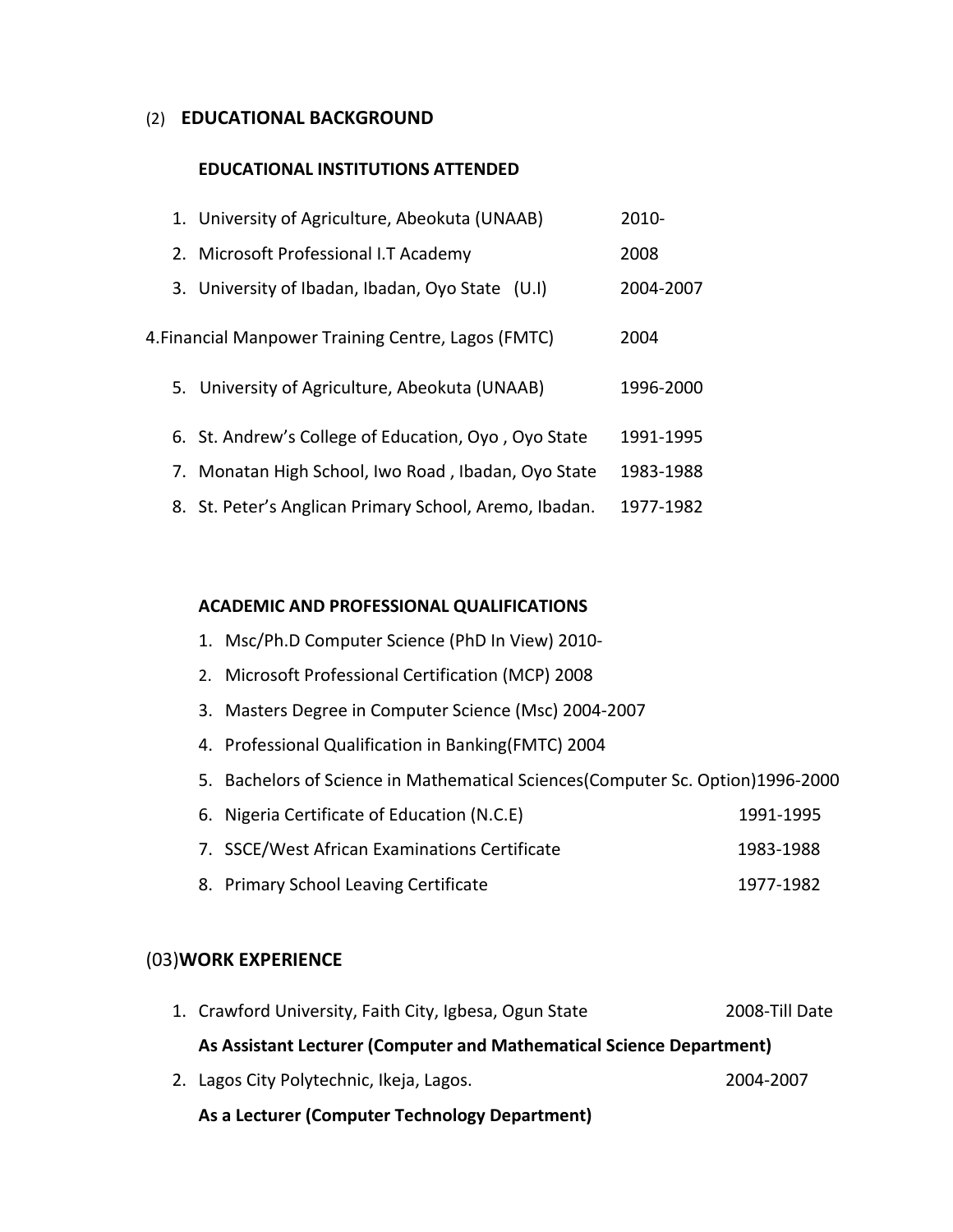3. Lagos City Computer College, Ikeja, Lagos. 2002‐2007

### **As a Lecturer and Program Co‐coordinator**

4. Nasarawa Eggon Local Government Secretariat, Nasarawa State 2001‐2002 **As a Corper System Analyst**

# **ACADEMIC AND ADMINISTRATIVE EXPERIENCE**

- ‐ Acting H.O.D., Computer and Mathematical Science Department, Crawford University, Igbesa, Ogun State. 2009‐ Till Date
- ‐ Programme Co‐ordinator, Computer Science and Technology Programme.

#### 2009‐Till Date

- ‐ University Programme Administrator, Microsoft I.T. Academy Centre, Crawford University, Igbesa, Ogun State. 2010‐Till Date
- ‐ Member, University I.C.T. Steering Committee2009‐Till Date
- ‐ Member, Senate Business Committee on Results 2011‐Till Date

# (4) **SPECIAL ASSIGNMENT/COMMUNITY SERVICE**

- I. Treasurer, Bishop Odutola Memorial Anglican Parish Church, Ijebu‐Ode. 2006‐2011.
- II. Financial Adviser to Bishop Odutola Memorial Anglican Church, Ijebu‐Ode. 2011.
- III. Synod Delegate for Bishop Odutola Memorial Anglican Church at Ijebu Anglican Diocese Synod 2006‐Till Date.
- IV. An Hospital Chaplain Member of Ijebu Anglican Diocese 2011.

### (5)**COMMENDATION**

**i.** Commendation and Appreciation from the University Management for my contribution towards earning my Department an Interim Accreditation as the Programme Co‐rdinator for (Computer and I.C.T) programmes in November, 2008.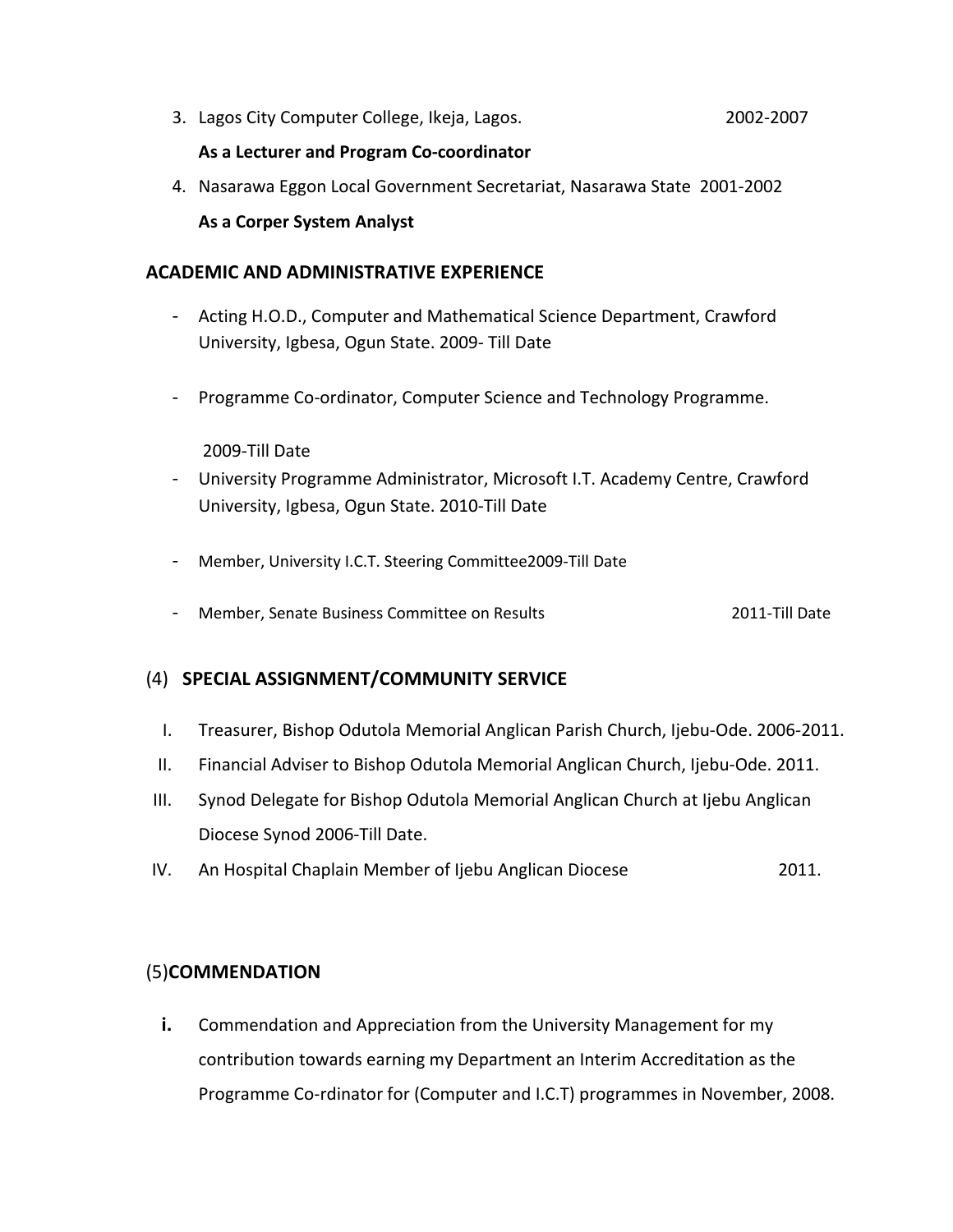**ii.** Commendation and Appreciation from the Appointments and Promotions Committee on my meritorious service towards the Upliftment of my department when I first applied for Confirmation and Promotion in 2010.

# (6) **MEMBERSHIP OF PROFESSIONAL BODIES**

- (i) Microsoft I.T. Academy
- (ii) Nigeria Computer Society (NCS)

# (7) **EXTRA‐CURRICULA ACTIVITIES**

- (i) Table‐Tennis
- (ii) Football

# (8) **PUBLICATIONS**

### **1. Unpublished Work**

- **a)** Development for Tutorial Package on Group Theory‐B.sc. Honours Project, University of Agriculture, Abeokuta, 2000.
- **b)** Implementation of Split Treemap Algorithm with Object-Oriented Programming Technique ‐ M.sc Project, University of Ibadan.2007.

# **2. Published Journal Article**

(a) **D.O. Aborisade** and O.J. Oyelade**:** "HierarchyMap: A Novel Approach to Treemap Visualization of Hierarchical Data".**Global Journal of Computer Science and Technology (India).** Online ISSN:‐0975‐4172, Print ISSN: 0975‐4350 Vol. 9 Issue 5 (2010) 77‐ 81.http://computerresearch.org/stpr/index.php/gjcst